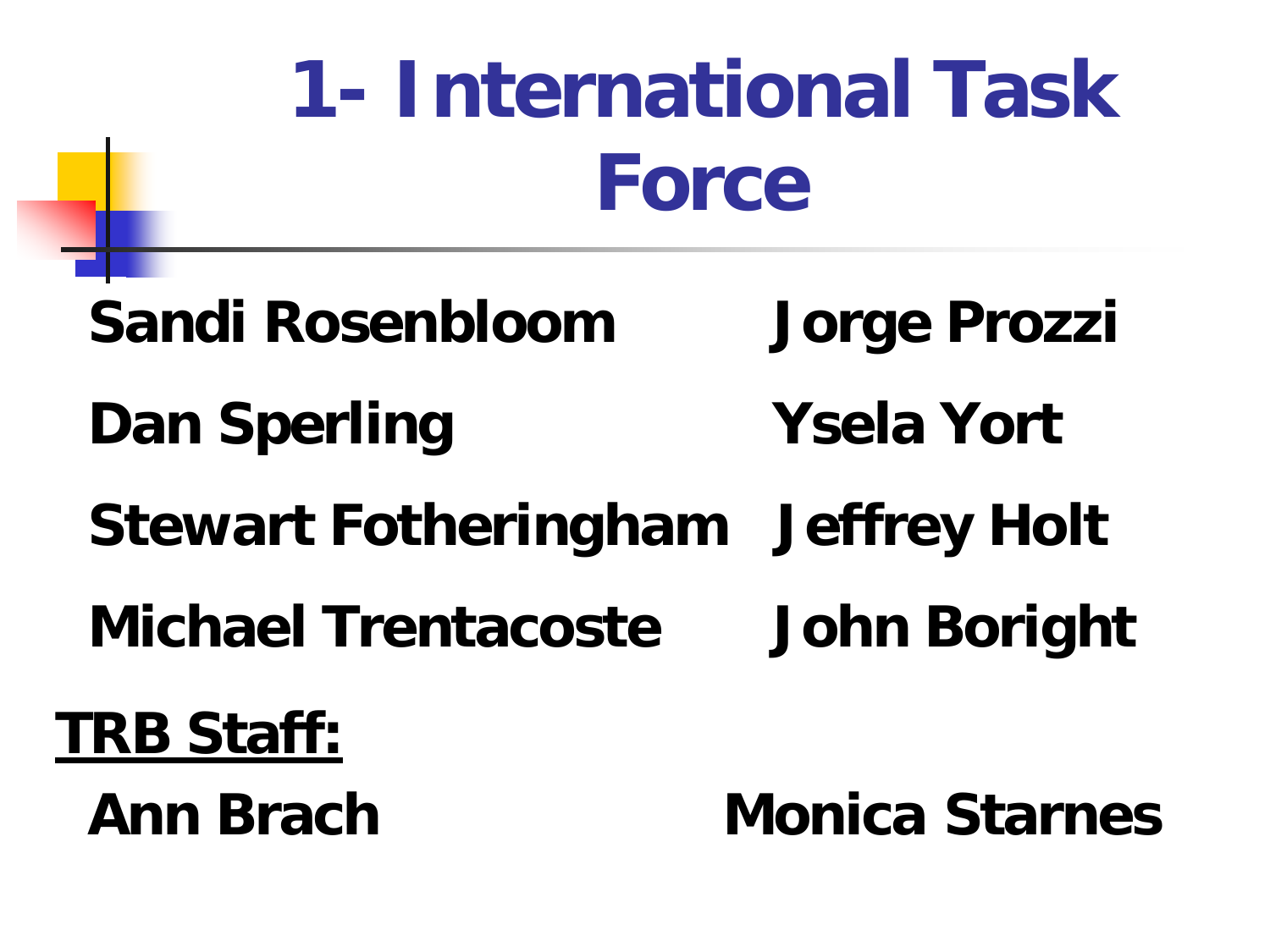### **2 – Tasks Ranked by Priority**

**1st Identify TRB international goals and align with the Strategic Plan**

and the state of the con-

- **2nd Align TRB international activities with Critical Issues & "hot topics"**
- **3rd Review international involvement in AM & standing committees**
- **4th Identify opportunities for joint or cooperative research projects**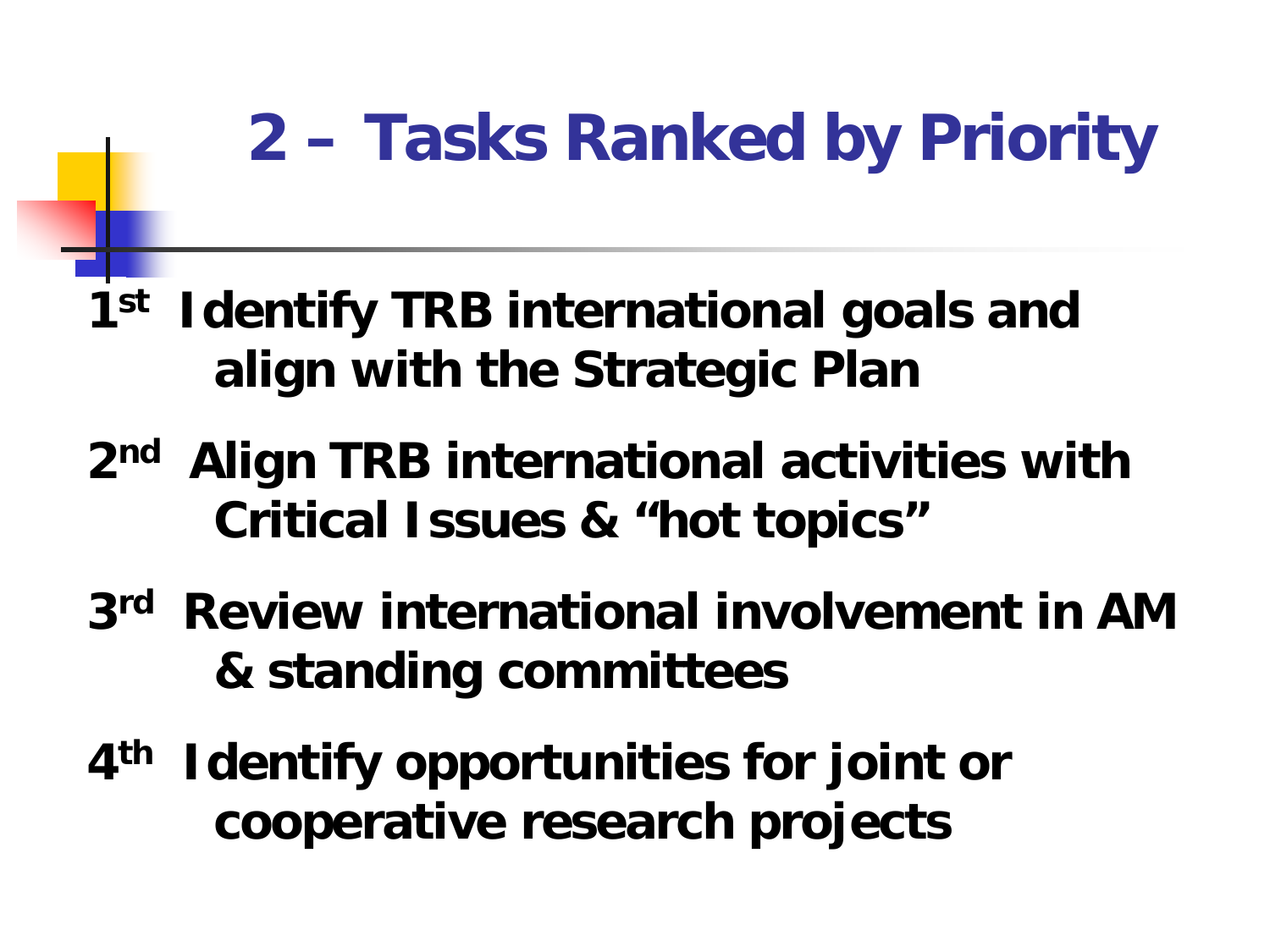# **3 – Tasks Ranked by Priority**

**5th Identify international Critical Issues**

- **6th Review TRB's involvement in international conferences and forums**
- **7th Identify potential international symposia**
- **8th Review role of International Secretary**
- **9th Review TRB marketing to int'l participants**
- **10th Review existing MOUs**
- **11th Review Standing Committee**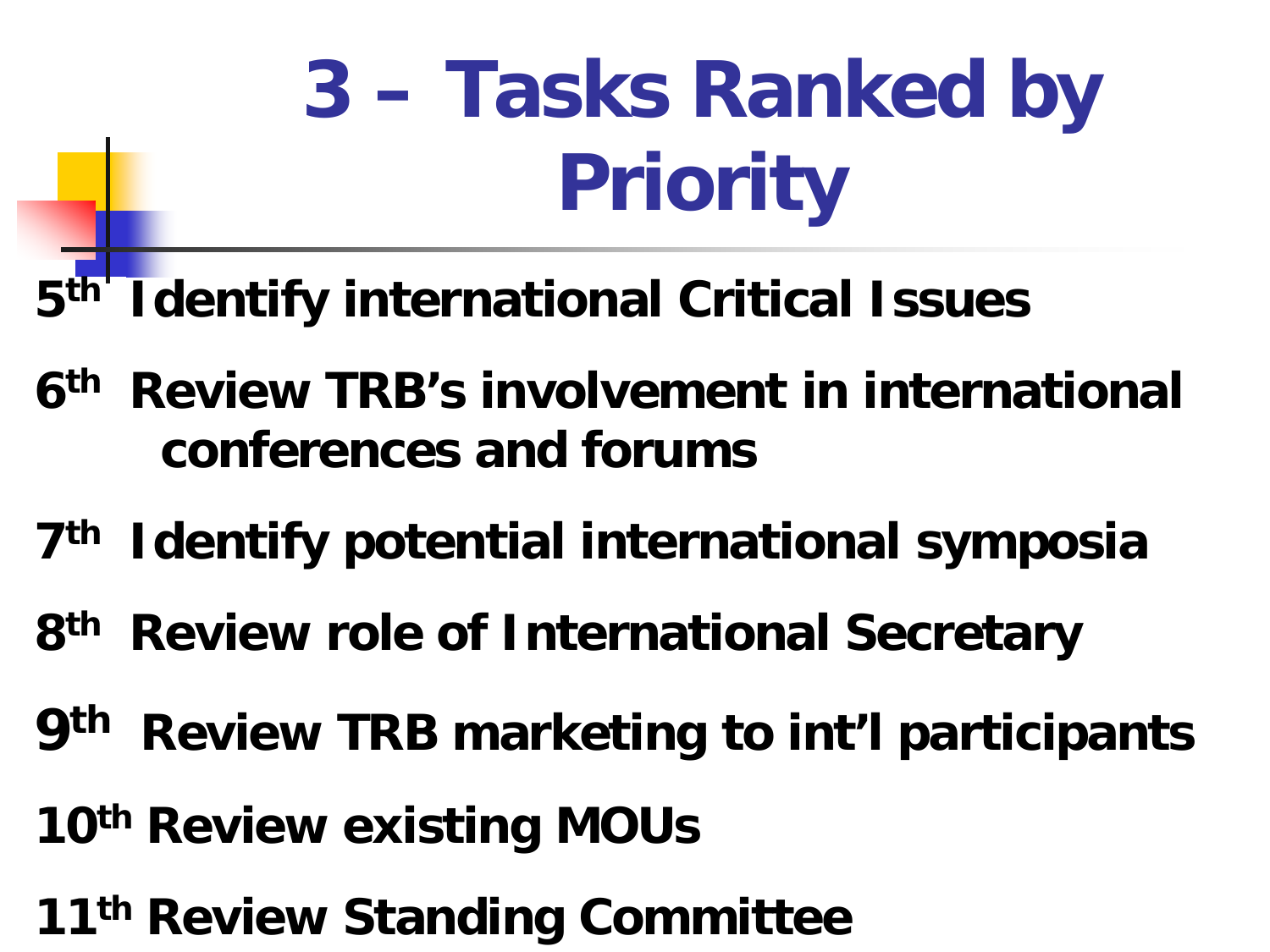# **4 – Additional Task Force Charge**

- **Rank action items by priority**
- **Indicate costs of individual action items**
- **Suggest who should be responsible for new activities or actions we suggest**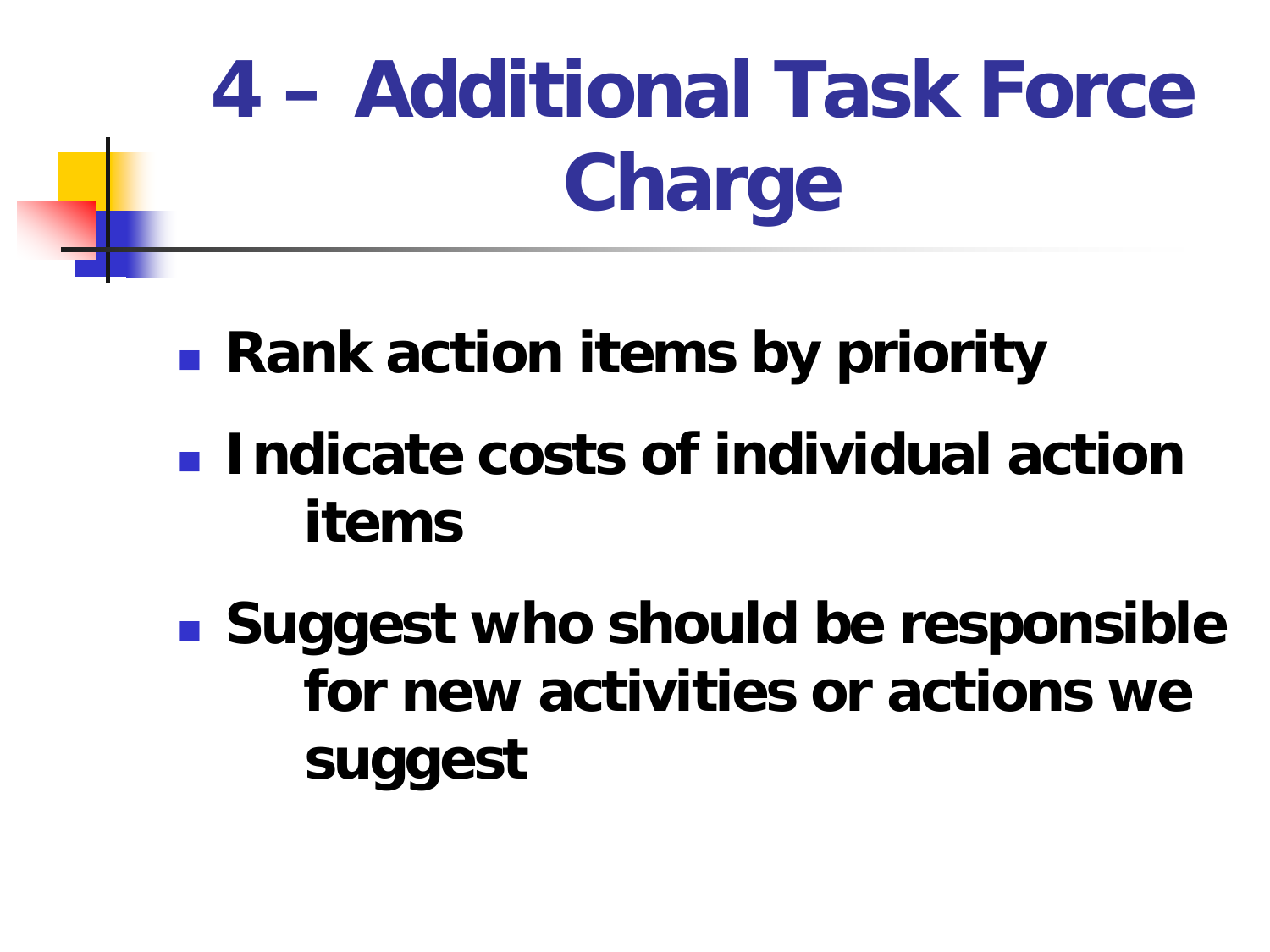### **5 – TRB's International Activities and Participation**

- <u>Bottom-Up</u>: Substantial and growing **international participation at the Annual Meeting, in standing committees, conferences, and task forces**
- <u>Top-Down</u>: Slow but rapidly growing, as **evidenced by MOUs and joint symposia**
- **There appears to be a gap between bottomup and top-down international activities**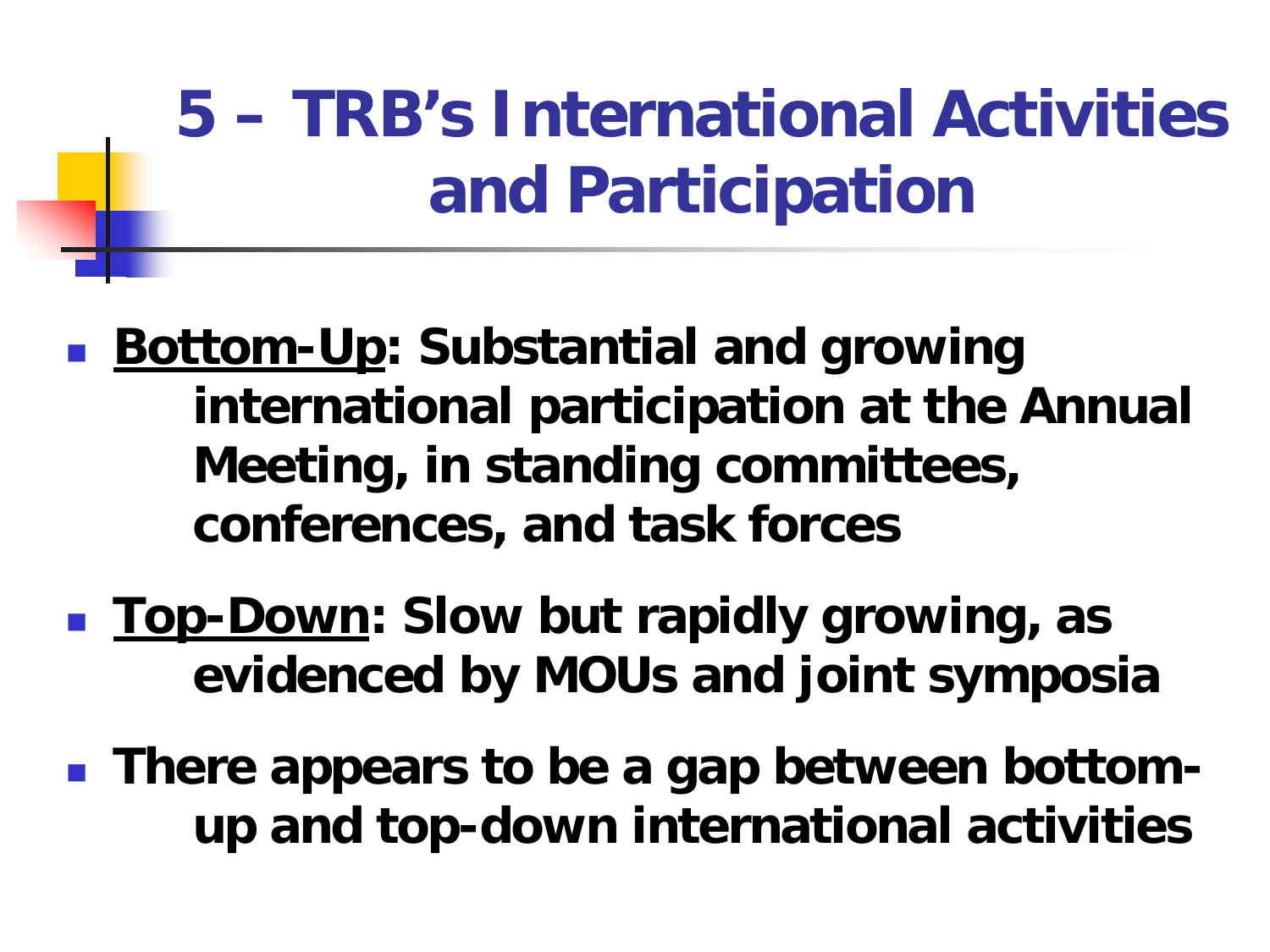**6 –We Conclude that TRB International Activities Are:**

- **Not well coordinated; often ad hoce**
- Not tied to the Strategic Plan or Critical **Issues although not in conflict**
- **Not guided by the Executive Committee**
- **Not evaluated for effectiveness**
- **Not sufficiently entrepreneurial or pro- active**
- **Too US- and European-centric**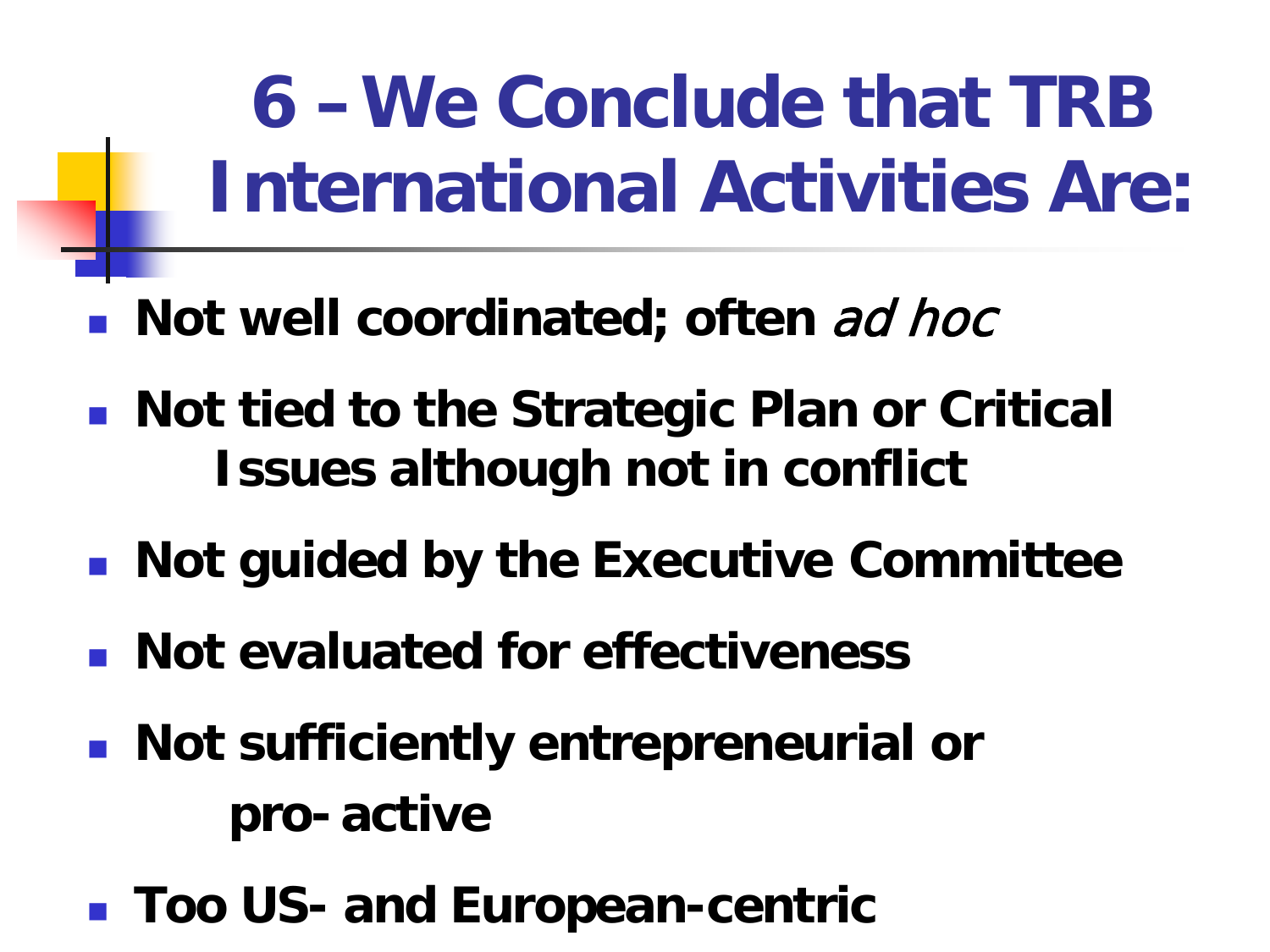# **7 – TRB Survey in Support of Original Task 8, I**

- **Surveyed 3,561 international participants; 5.3% response rate**
- **49% from English-speaking countries**
- **Highest number from Canada, UK, Germany, Australia, China**
- **Conversely: Asia 8.1%, Latin America 3.8%, Africa 2.7%**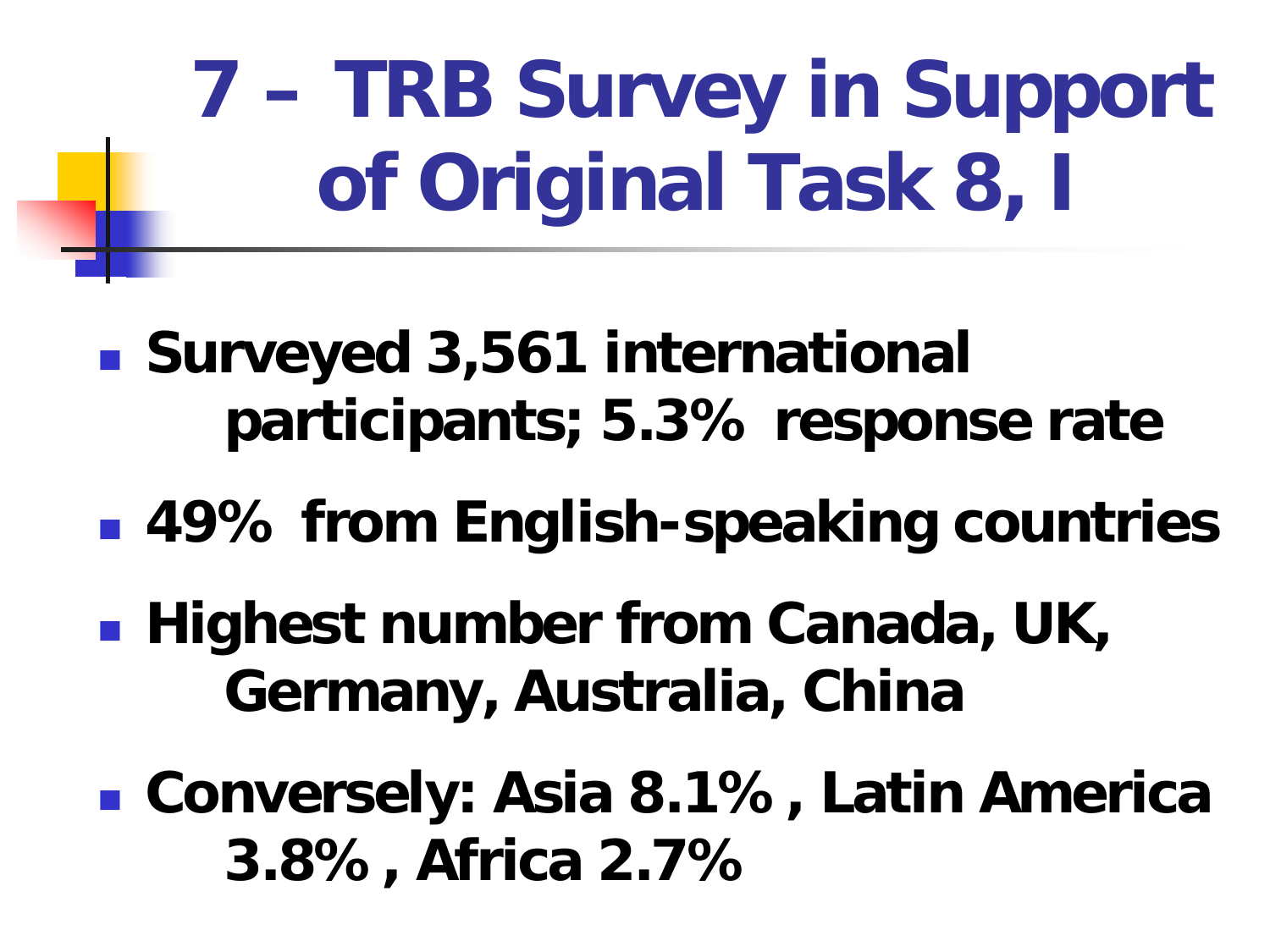## **8 – TRB Survey in Support of Task 8, II**

 **56% worked in academia & research units; <14% worked for government**

- **Most learned about TRB from work or academic colleagues; 11% from TRB website, social media, or publications**
- **Suggests TRB not as successful at reaching non-English speakers and gov't officials or through current marketing or research products**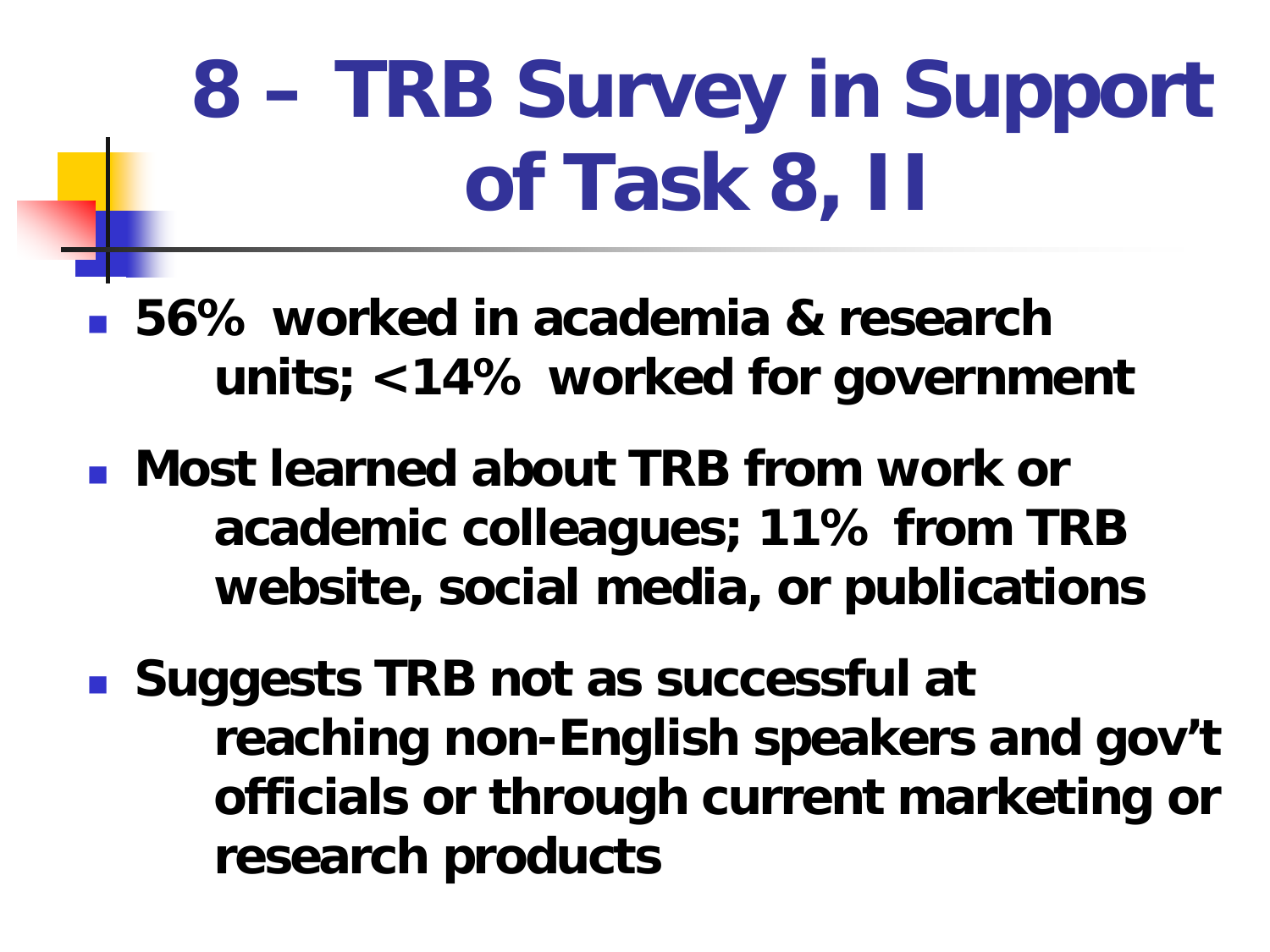## **9 – Proposed Action Items**

## **Task 1:**

**- 20 action items**

### **Tasks 2 – 11:**

## **- 36 action items**

 **TOTAL: 56 action items**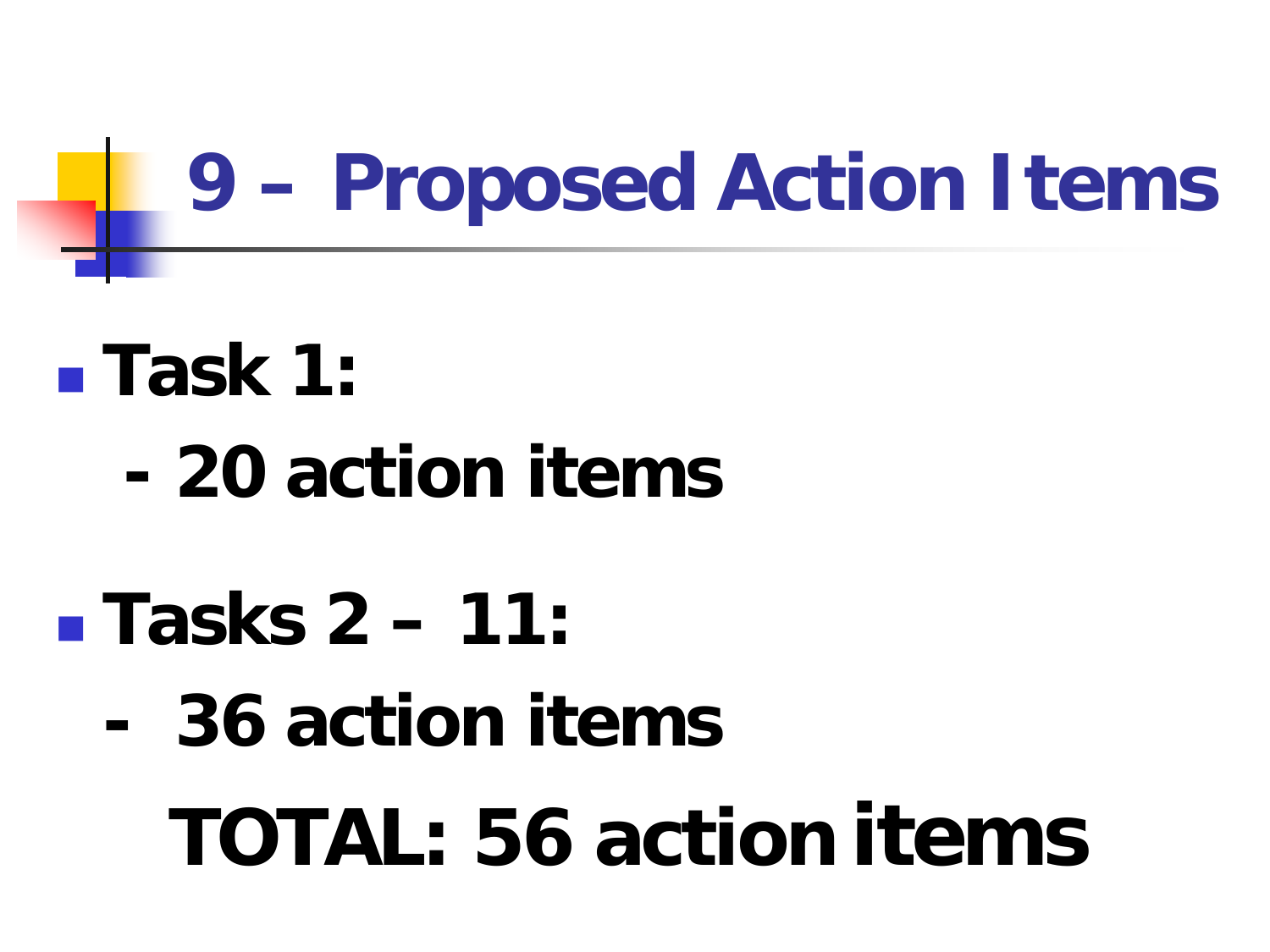**10 - Giving Priority to Tasks and Action Items**

- **Lower rated tasks are easier and cheaper to do**
- **Tasks are very interrelated which makes it hard to rank them**
- **Computed decisions, not consensus**
- **Rankings hide major differences between Task Force members**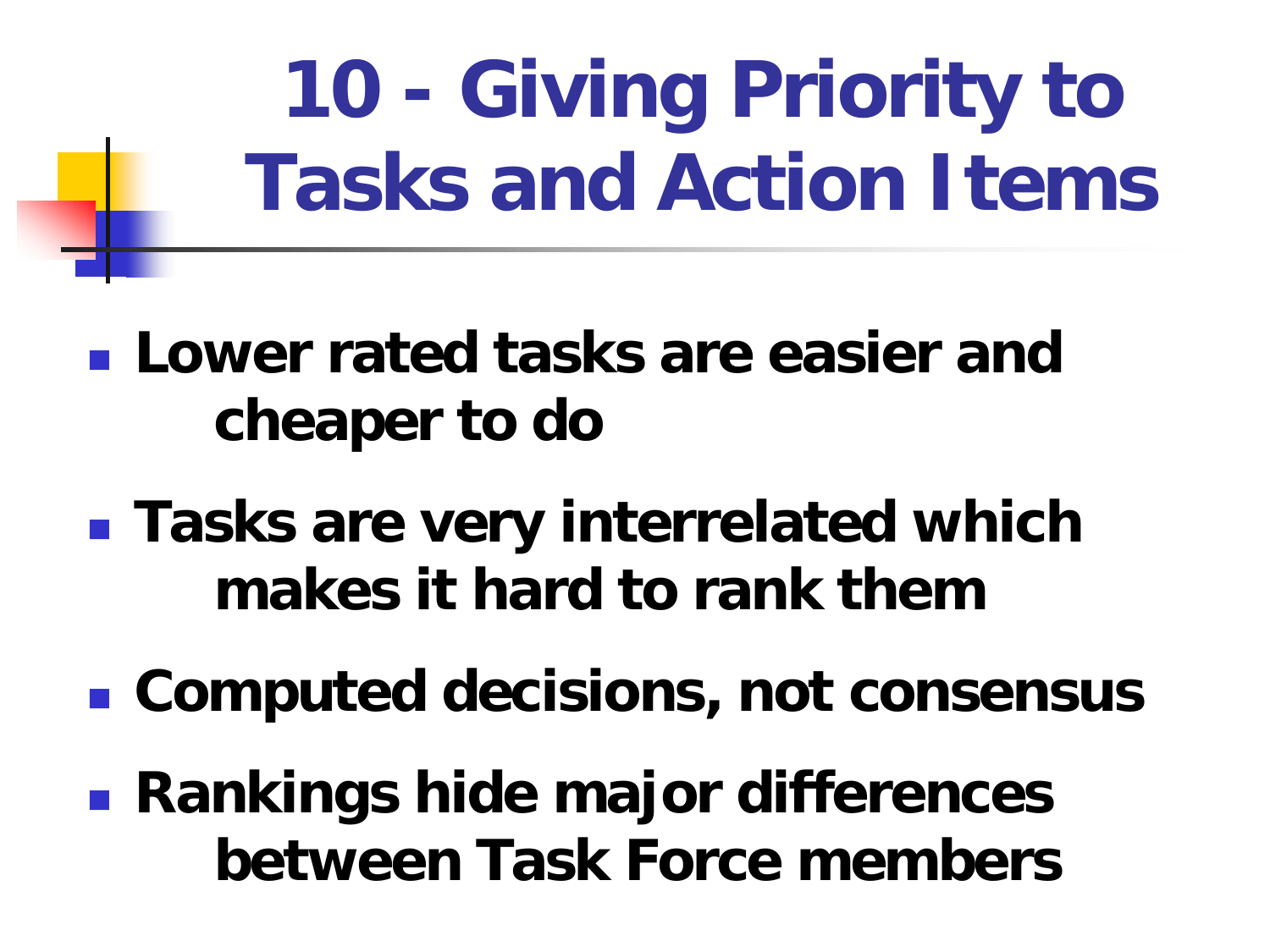**11 – Action Items for 1st Priority Task – Identify TRB Int'l Goals & Align with Strategic Plan**

Goal 1: ID Emerging and Critical Issues

- **● Ask sponsors to id critical international issues**
- Goal 2: Involve Broader Cross-Section of **Participants**
- *●* **Work with DOT sponsors annually to identify international research topics**

**Goal 3: Review TRB Legacy Programs**

*●* **Assess TRB's success in meeting int'l objectives**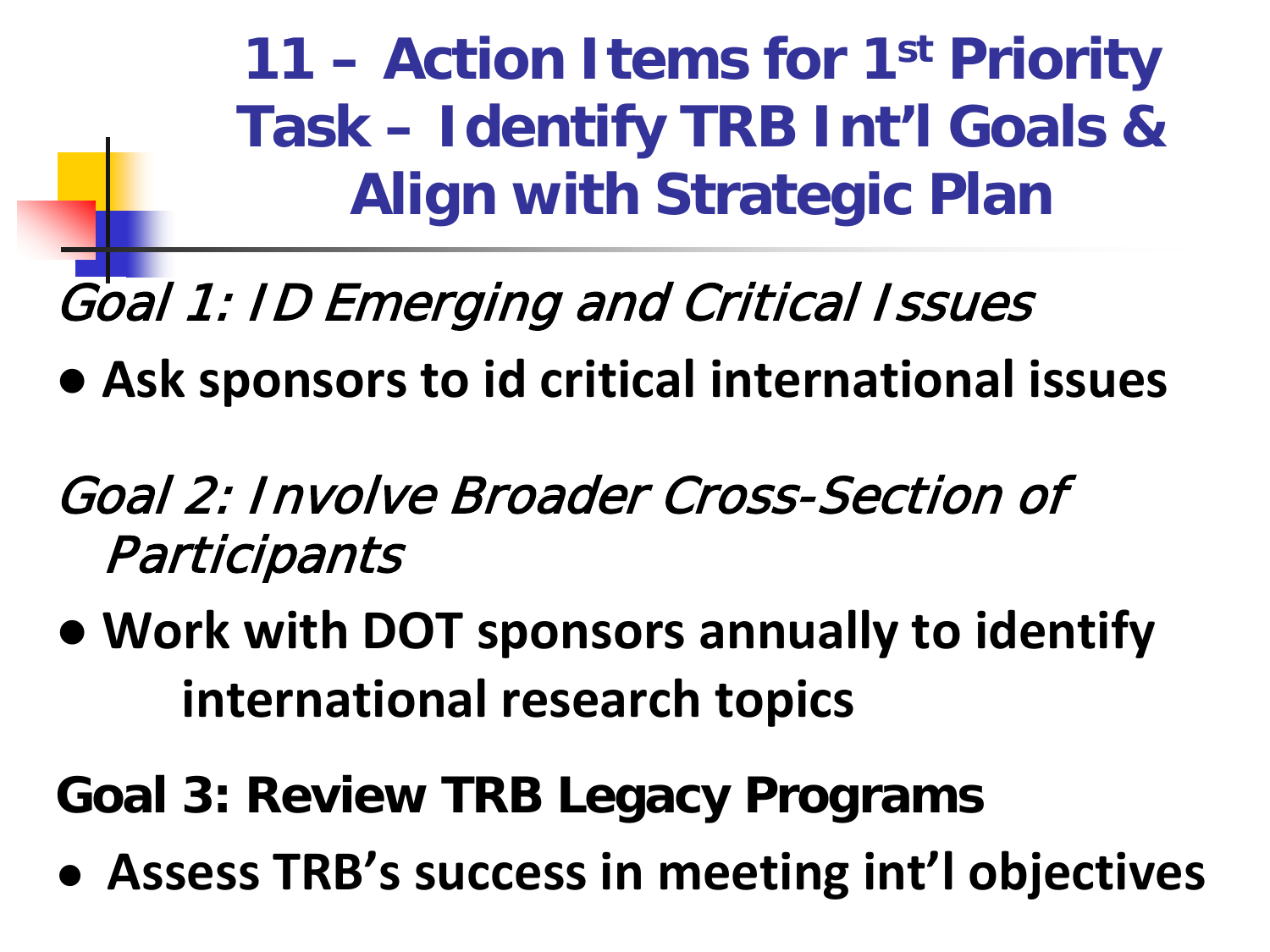**12 – Action Items for 1st Priority Task, cont'd**

Goal 4: Track Impacts of TRB Programs

- **● Develop metrics for international participation in TRB research activities**
- Goal 5: Strengthen TRB's Long-term Financial Stability
- *●* **Intensify efforts to develop pooled research projects**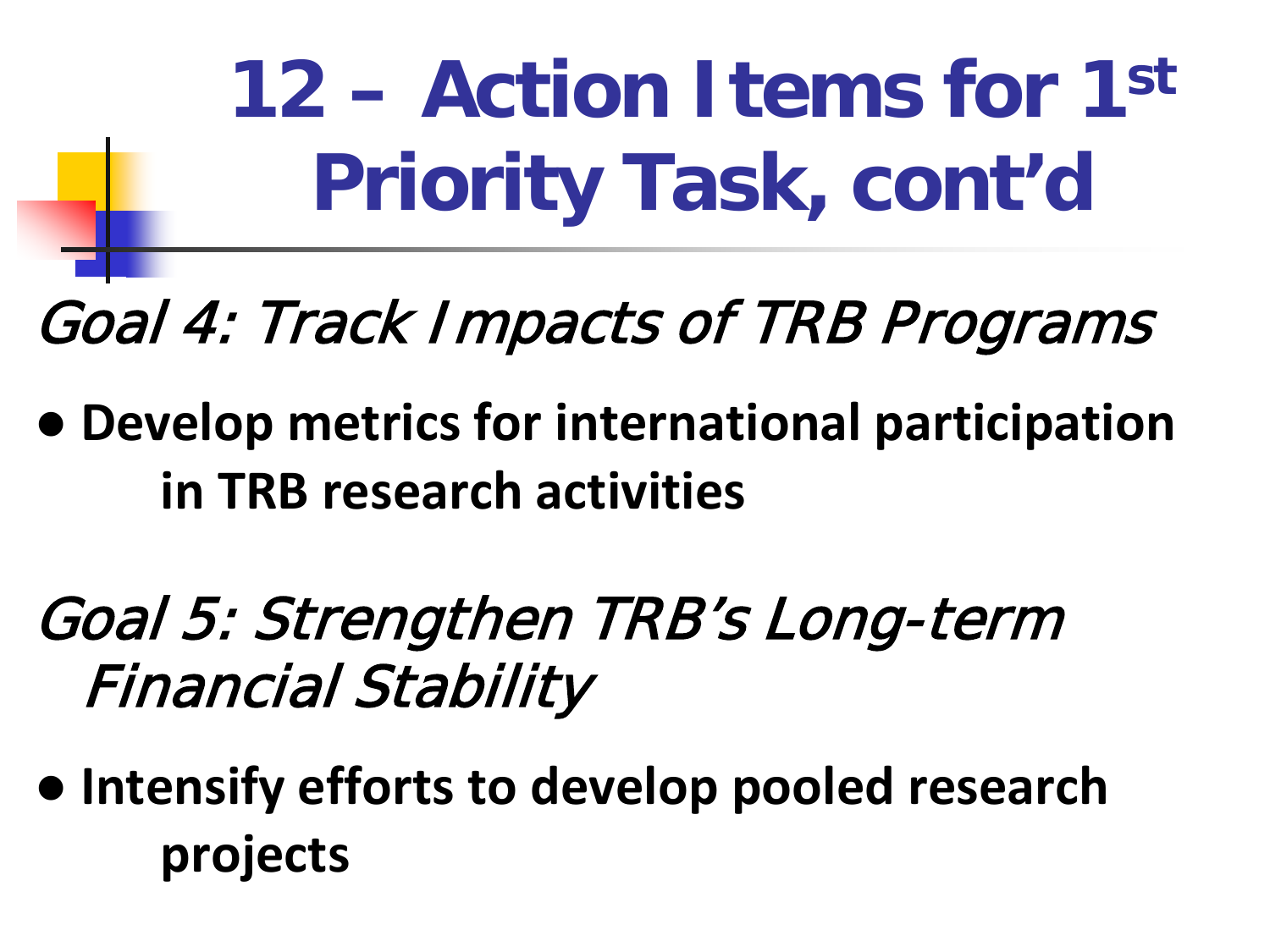**13 – Action Items for 1st Priority Task, cont'd**

Goal 6: Communicate TRB activities & products effectively

*●* **Monitor standing committees & synthesize & advertise their international activities**

Goal 7: Ensure TRB staff has resources to exceed stakeholder expectations

*●* **Provide adequate staff to provide guidance to Executive Committee on int'l activities**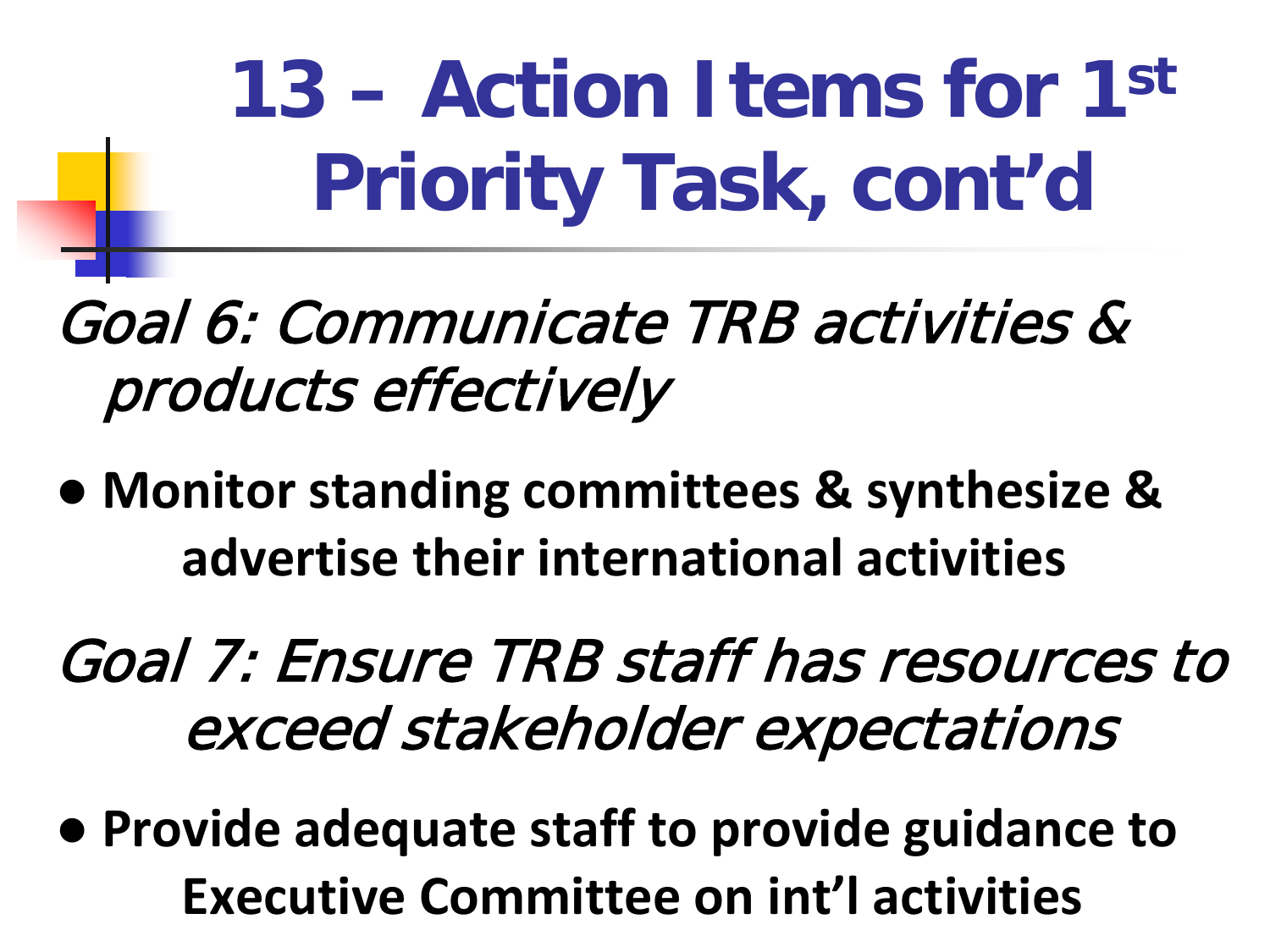# **14 – 1st Priority Action Item for Each Task**

#### **2nd Priority Task – Align Int'l Activities with Critical Issues and "hot topics"**

- **●** *request standing committees to regularly identify international critical issues*
- **3rd Priority Task – Review international involvement on standing committees**
- *● expand review of int'l membership, evaluate background of members, identify patterns*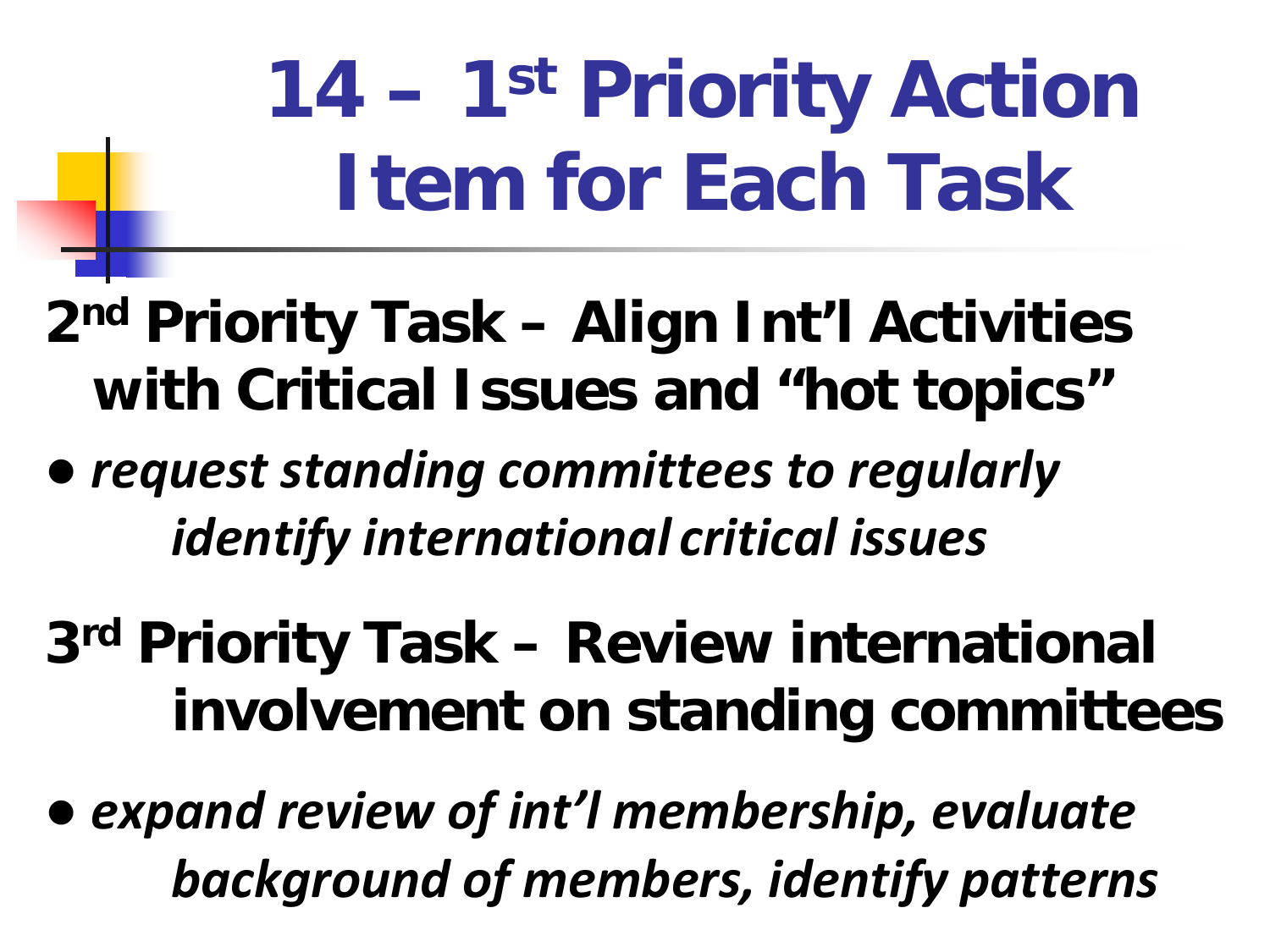**15 – 1st Priority Action Items for Each Task, cont'd**

#### **4th Priority Task – Identify cooperative international research projects**

- **●** *work with AASHTO, FHWA, & CEDR to identify joint NCHRP – ERA-NET research*
- **5th Priority Task – Identify International Critical Issues**
- *● Review international research needs identified by NAS, NSF, and other relevant agencies*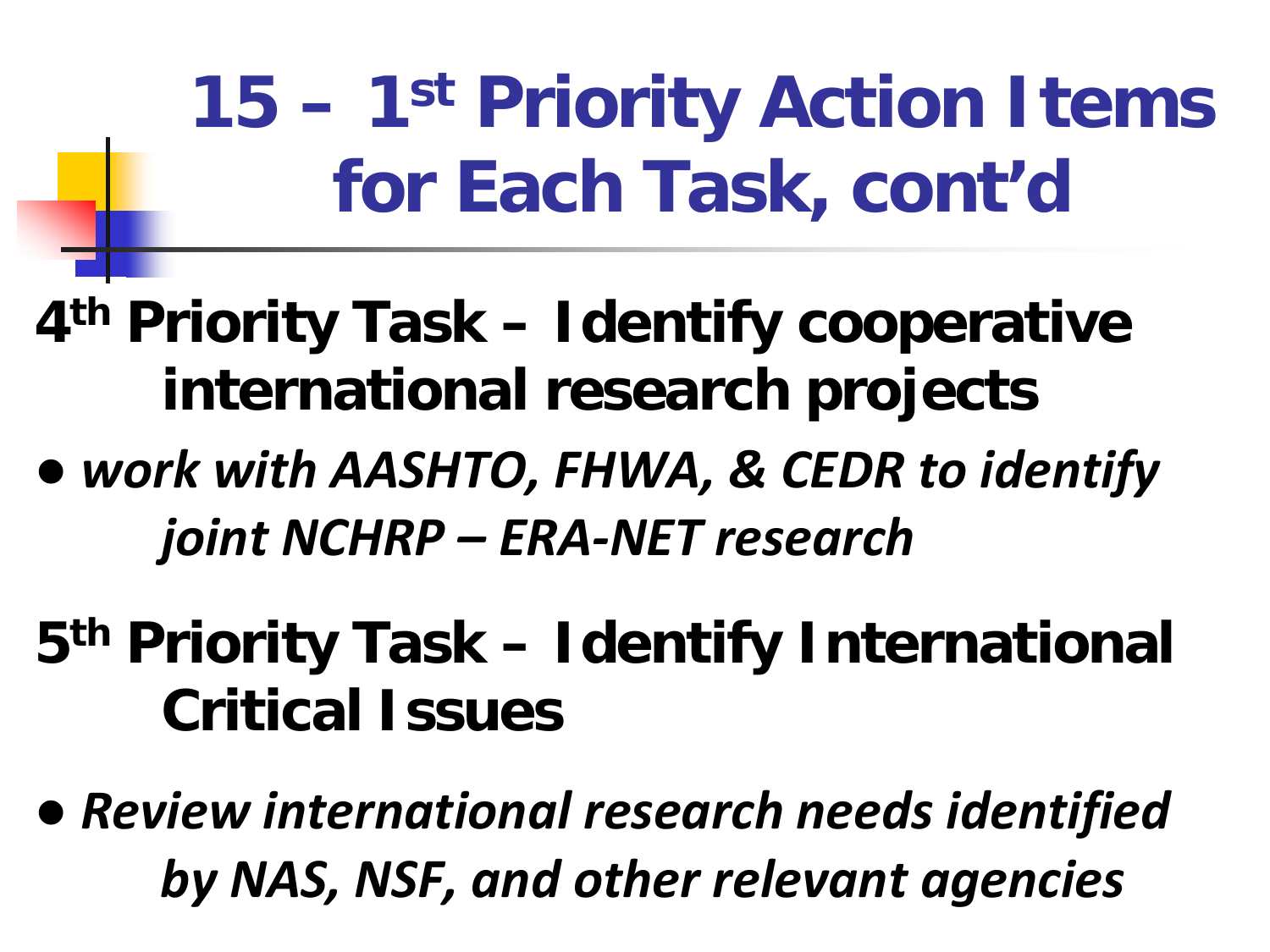**16 – 1st Priority Action Item for Each Task, cont'd**

- **6th Priority Task – Review TRB involvement in int'l conferences**
- **●** *Ensure Executive Committee guidance and oversight of all international conferences*
- **7th Priority Task – Identify potential int'l symposia for TRB involvement**
- *● Ensure TRB international participation supports the goals of the Strategic Plan*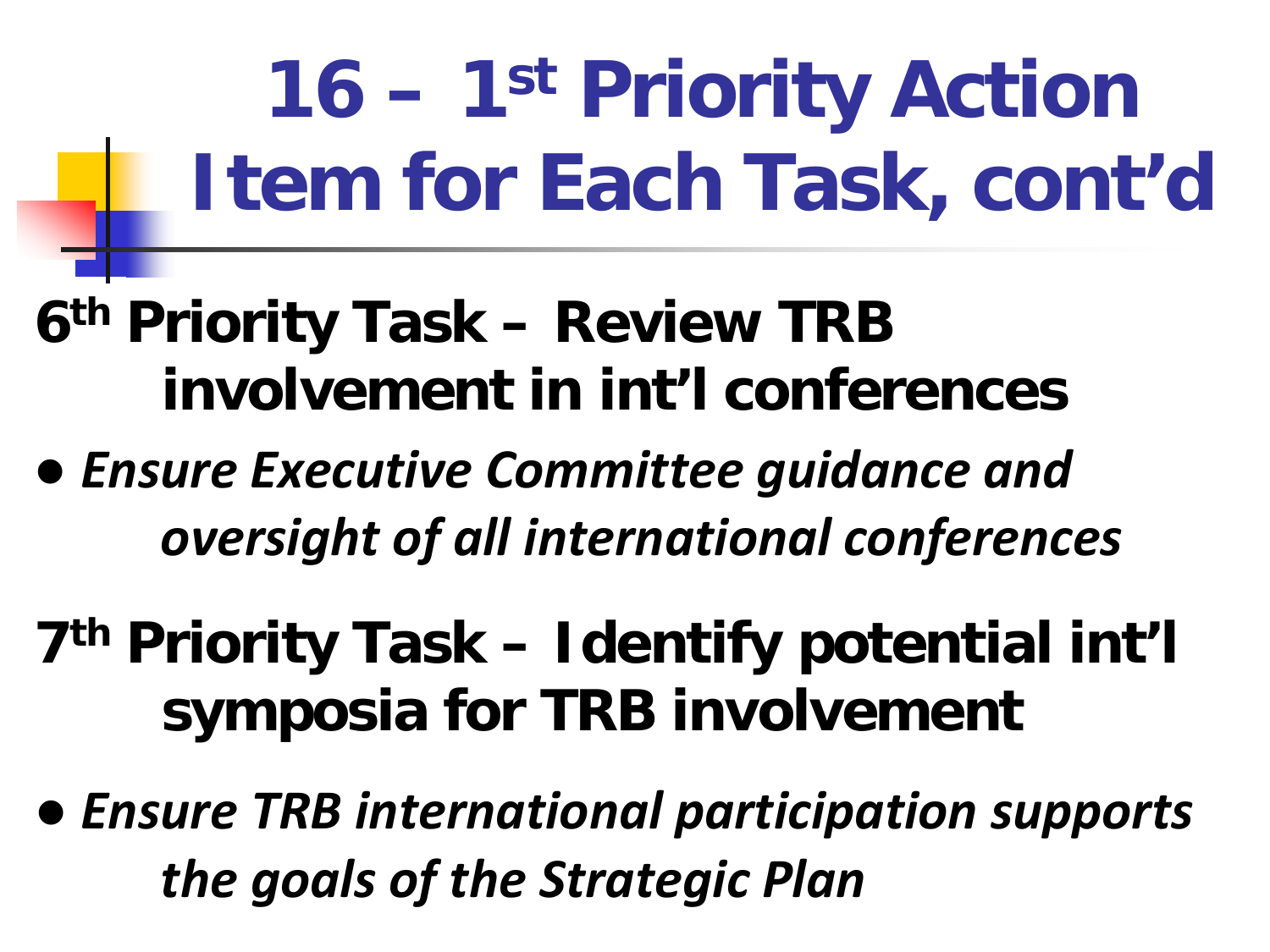**17 – 1st Priority Action Item for Each Task, cont'd**

#### **8th Priority Task – Review role of International Secretary**

- **●** *Abolish position; vest authority in ExCo Standing Committee*
- **9th Priority Task – Review TRB int'l marketing & communication**
- *● Evaluate access, usefulness, impact of TRB website and other media*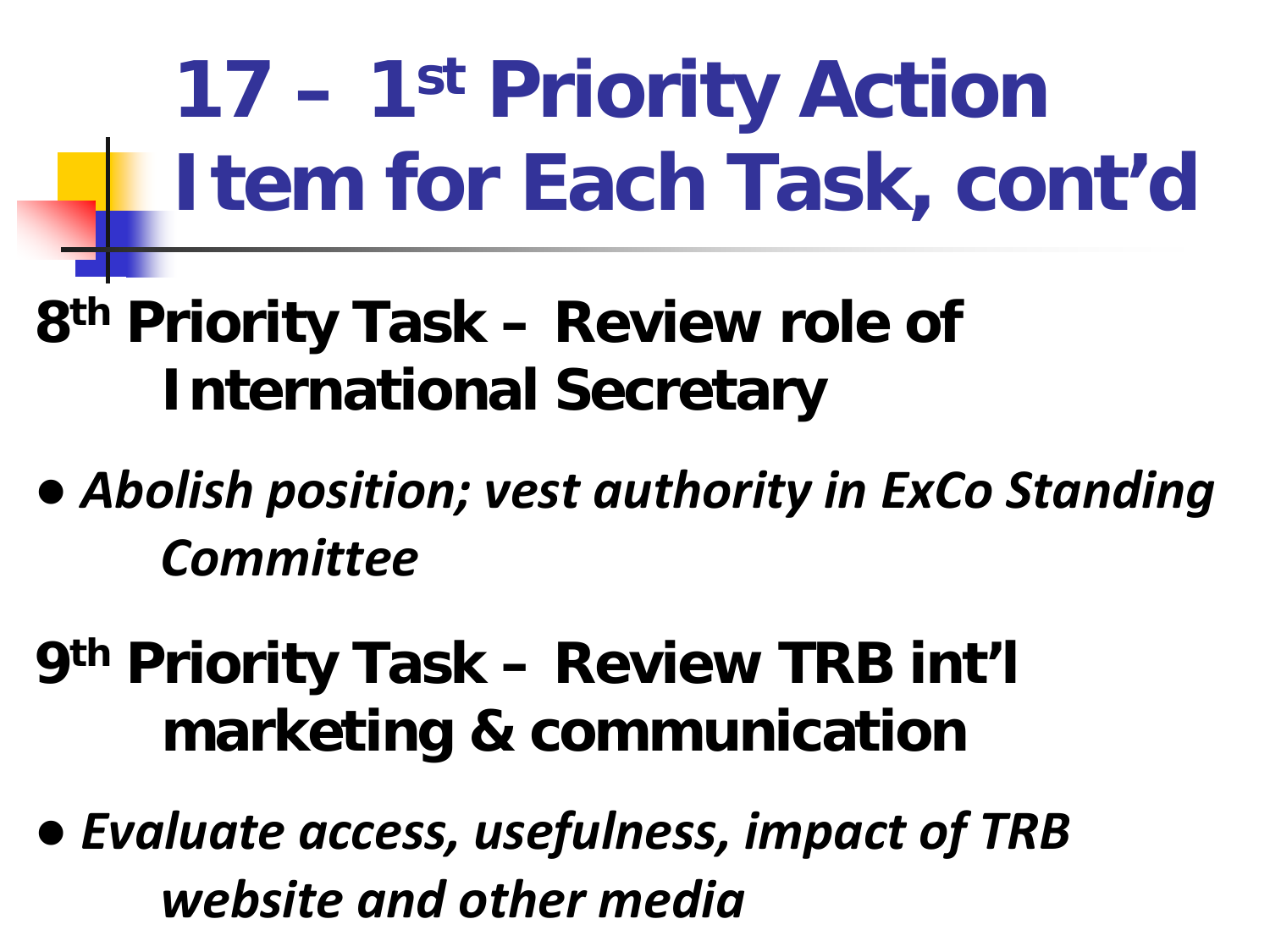**18 – 1st Priority Action Item for Each Task, cont'd**

- **10th Priority Task – Review existing MOUs**
- **●** *Seek ExCo guidance on all future MOUs*
- **11th Priority Task – Review the role of the standing committee on International Cooperation**
- *● Thank committee for its hard work; no new role or responsibilities*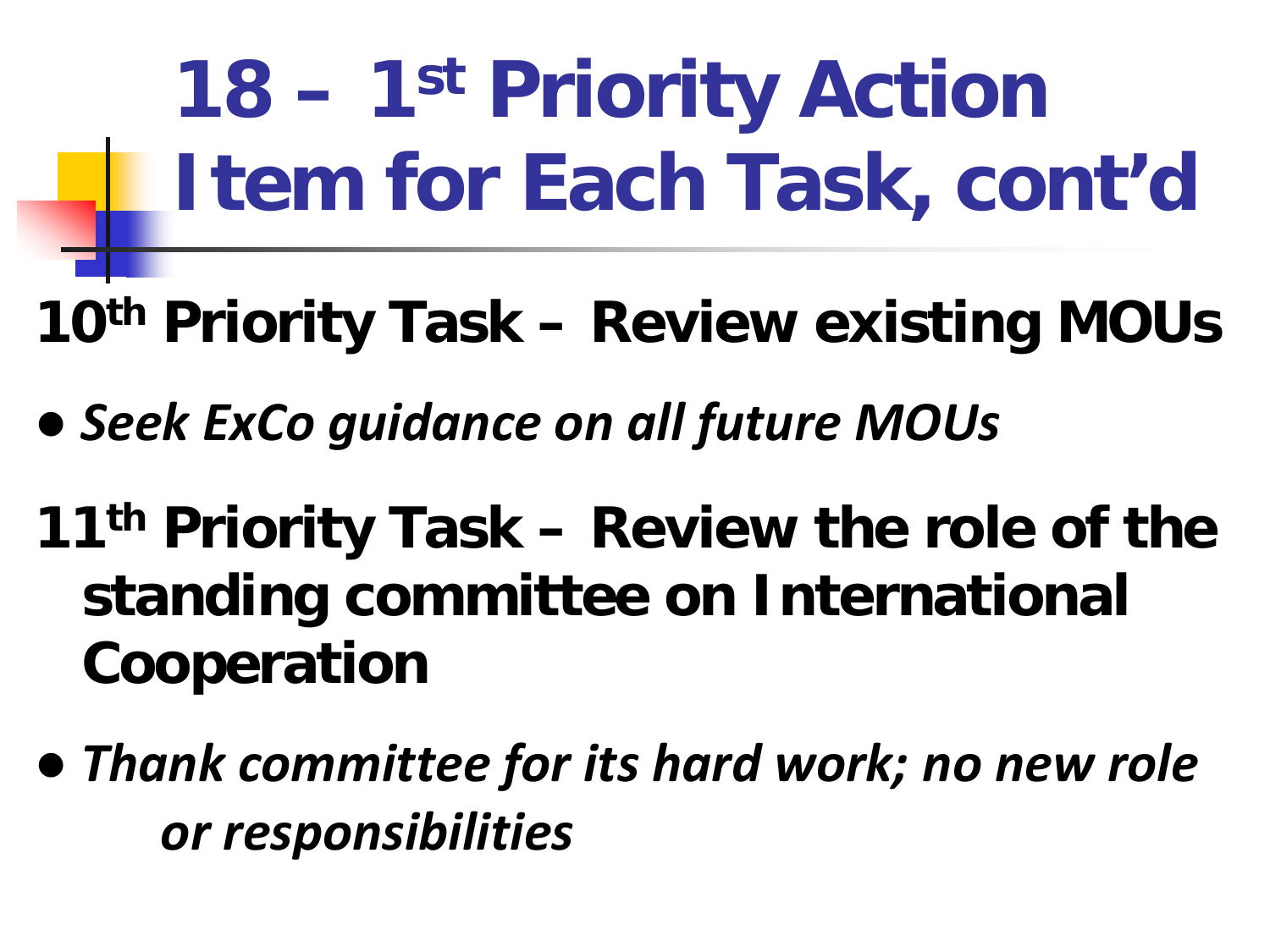## **19 - Costs?**

■ Few direct costs – travel, equipment, **publications, etc**

■ Staff support is the major cost factor, **ranging from very low to moderate for individual action items**

 **Can't account for income to offset costs or economies of scale**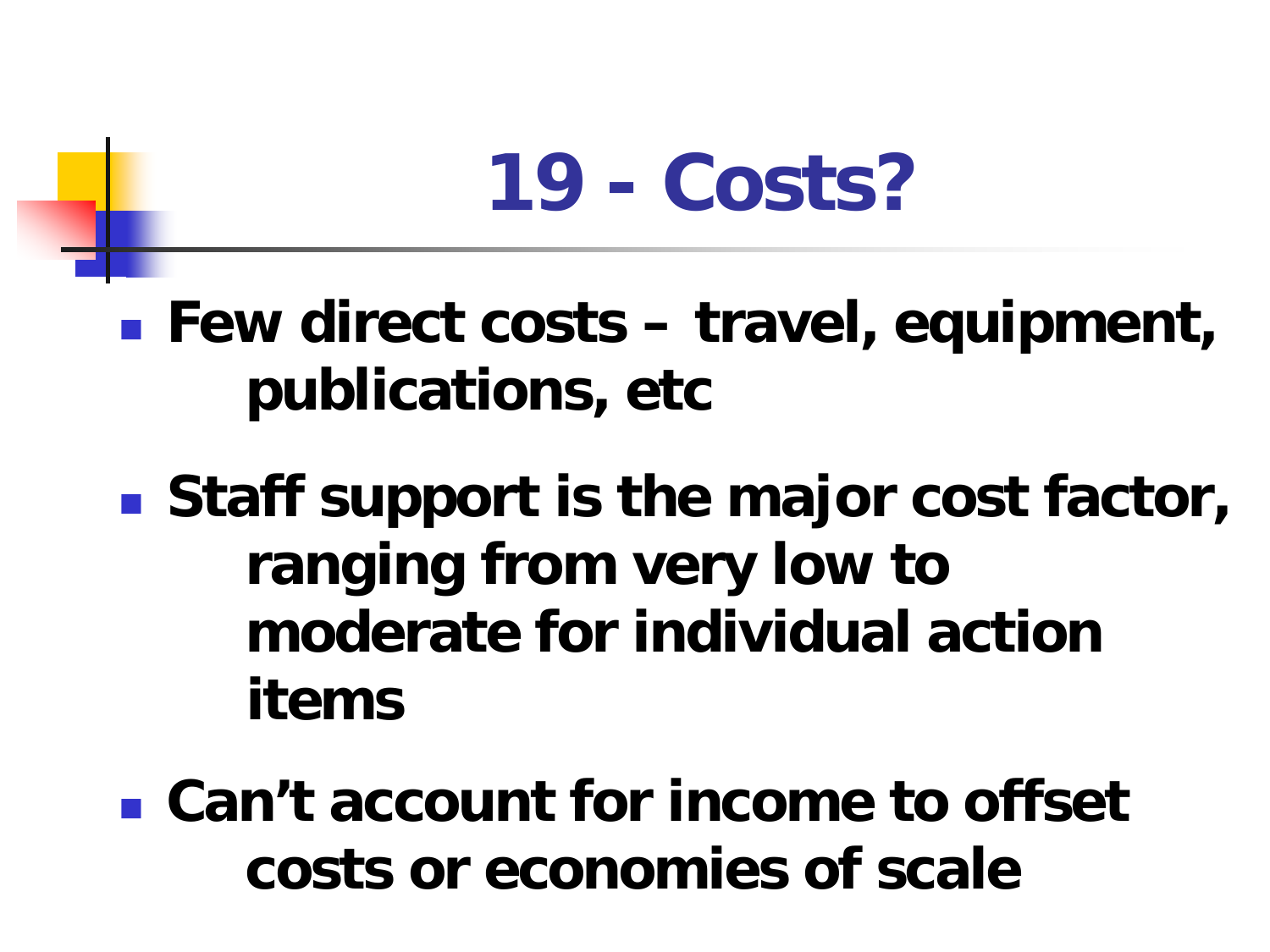## **20 - Costs: Problems we Faced**

- **We don't know TRB salary and cost parameters**
- **Viewing costs for individual action items both over- and underestimates their impact**
- **There may be a tipping point, where costs either drop or increase drastically**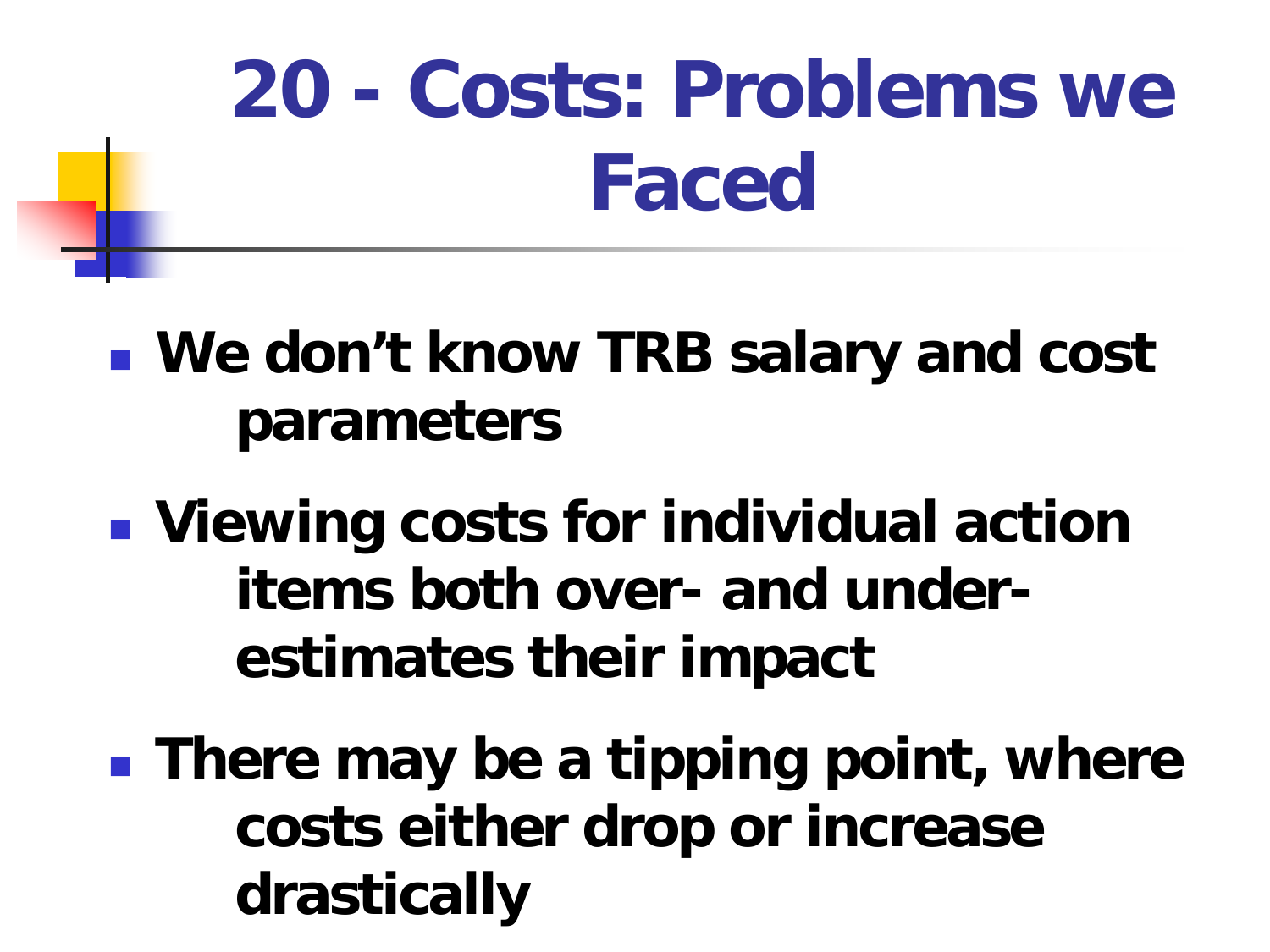## **21 - Loci of Responsibility?**

- **More staff focusing directly on international activities, participants, conferences**
- **More direct involvement and guidance from the Executive Committee**
- **Better two-way communication between staff and Executive Committee**